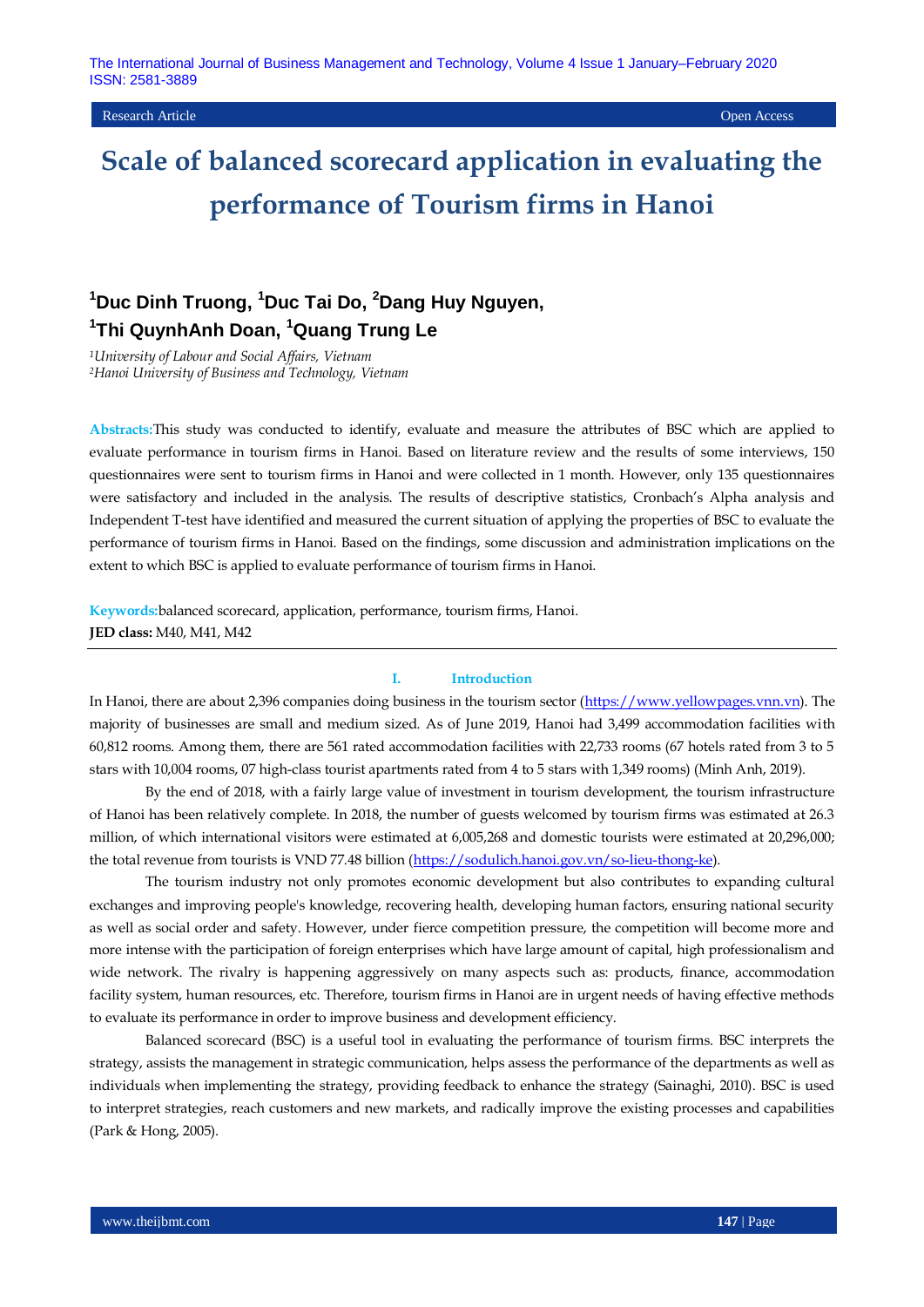#### **II. Literature Review**

Kaplan and Norton (2001) assert the performance evaluation system that depends too much on financial indicators can lead to the situation in which managers misevaluate the performance of enterprises and can promote behaviors that have adverse effect on businesses. The authors analyze the factors affecting the success of enterprise's strategy implementation then come to the conclusion that: In the enterprises' system of performance evaluation criteria, it must contain the indicators reflecting factors that play an important role in the successful implementation of the strategy. Factors that have a crucial influence on the success of strategy implementation usually include quality of staff, internal business processes and customer satisfaction. From that, the authors propose the use of a performance evaluation criteria system including financial and non-financial indicators that have a strong impact on the successful implementation of business strategy of enterprises that linked together according to the BSC causal relationship.

Jusoh (2008) conducted a survey on the application of BSC of manufacturing enterprises in Malaysia to evaluate the performance of enterprises. It shows the result that about 30% of enterprises use part or all of the BSC to evaluate performance. Many manufacturing enterprises still focus on financial categories rather than on non-financial categories. However, some non-financial categories such as BSC's customer perspective is widely used and is gaining special advantages. The research results also show that the surveyed enterprises all confirmed that financial perspective solely were not enough to evaluate the performance of enterprises and when combined with four perspectives of BSC, the performance of enterprises will be assessed more accurately and thoroughly.

Halabi et al. (2010) collected survey data from 150 leading manufacturing and service companies in Bangladesh to study the application of BSC in performance evaluation. Research results show that companies use all four categories of BSC to evaluate performance, which include: (i) Financial perspective: ROA, ROI, ROE, sales revenue; (ii) Customer perspective: Market share; brand reputation, quality of products and services, customer feedback rate, the percentage of customers who leave the business; (iii) Internal process perspective: Unit price of products and services, punctual delivery time, relationship with supplier; (iv) Learning and growth perspective: The rate of investment costs in new technologies, the proportion of products and services being innovated, frequency of information exchange within the enterprise, frequency of promotion of businesses, frequency of information exchange with cooperation companies. In addition, the authors also affirm that the use of BSC will help businesses improve performance.

In addition, in Vietnam, typical studies on the level of application of BSC used to evaluate performance are:

Ha and Mac (2015) analyze the current situation of business performance of small and medium-sized enterprises (SMEs) in Thai Nguyen then offering some solutions to improve the business efficiency of those companies, thereby improving the competitiveness of SMEs. The authors argue that the operation of SMEs is assessed on the basis of different indicators, the most important of which are financial indicators including: (i) Return on net revenue (%), (ii) Return on total cost (%), (iii) Labor productivity (thousand dong/year), (iv) Efficiency of capital use (%) and (v) Average laborer salary per month (thousand dong).

Vu (2017), with the research sample of garment enterprises in Vietnam, using qualitative research methods and quantitative research methods, assumes that the application of BSC in performance evaluation is very important and the application of BSC in businesses of different sizes will also be different. The author based on the studie the research of Anand et al (2005) on four perspectives of BSC and the components of those four perspectives to evaluate the performance of garment enterprises in Vietnam.

Up to now, in Vietnam, there have been studies on the extent of applying BSC to evaluate the performance of garment enterprises, small and medium-sized enterprises, hospitals, etc. In tourism sector, there have been researches on solutions to attract tourists, tourists' satisfaction with service quality, factors affecting tourist satisfaction, factors affecting tourists' choice of restaurant, etc. However, the researches still have gap in research methods, research objectives, research samples. Moreover, there are no adequate and large-scale studies on the application of BSC to evaluate the performance of tourism firms in Hanoi.

By studying previous research and interviewing with experts, the authors build component attributes (indicators) of BSC which are applied to evaluate performance in tourism firms in Hanoi. The study uses a combination of both qualitative and quantitative methods, appropriate research samples with the survey object of chief accountants, general accountants and the board of directors of tourism firms in Hanoi.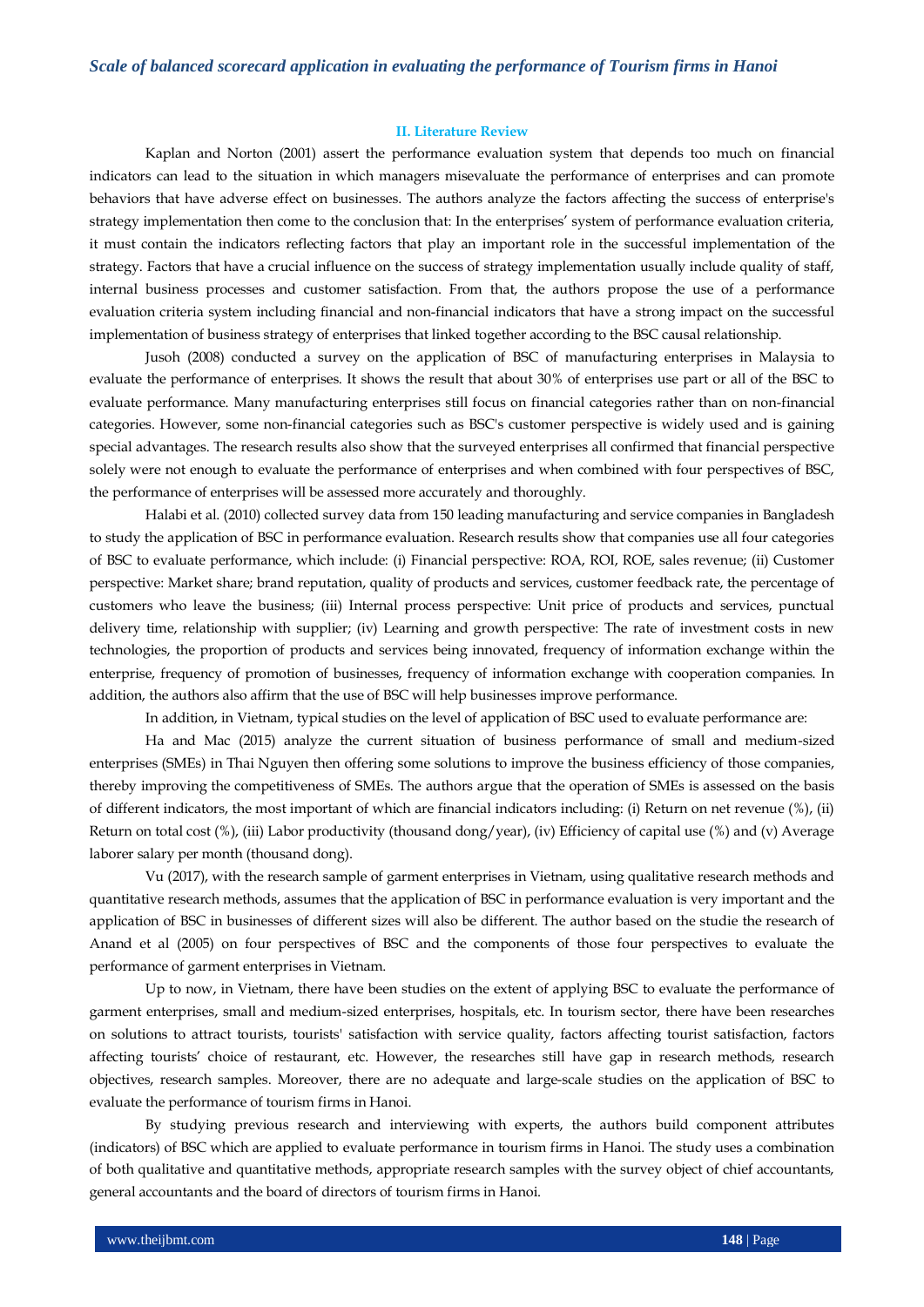#### **III. Research Subject and Methodology**

This study used a mixed research method.

The qualitative research method includes four steps: (i) Overview of research materials; (ii) Develop an indepth interview protocol for experts and conduct interviews; (iii) Establish and develop the scales of BSC which are applied to evaluate performance in tourism firms in Hanoi and (iv) Summarize the level of application of balanced scorecard used to evaluate performance.

Quantitative Research Methodology: A questionnaire was designed with a 5-point Likert scale from 1: "Do not apply ever"; 2: "Rarely applied"; 3 "Little Apply"; 4: "apply quite a lot" to 5: "Always apply".

The method of data collection was accomplished through the survey with a number of chief accountants, general accountants and the board of directors of tourism firms in Hanoi. We sent the questionnaire in the form of Google doc, email, directly deposit at tourism firms in Hanoi, indirectly sent to relatives, etc. After 1 month, we collected 150 votes. After cleaning, 135 votes were included in the analysis. The size of this sample was consistent with study of Hair et al. (2006). Quantitative Research Methodology was conducted with the help of SPSS 23.

Inheriting the results of research by Kaplan and Norton (2001), Park & Hong (2005); Jusoh (2008), Halabi et al. (2010), Sainaghi (2010), Ha and Mac (2015), Vu (2017), we identify attributes (indicators) of BSC which are applied to evaluate performance in tourism firms in Hanoi in Table 1:

**Table 1:** Attributes (indicators) of BSC applied to evaluate performance

in tourism firms in Hanoi

| Code                                     | <b>Scale</b>                                                           |
|------------------------------------------|------------------------------------------------------------------------|
| Financial - F                            |                                                                        |
| F1                                       | Sales growth rates                                                     |
| F <sub>2</sub>                           | New service revenue / Total revenue ratio                              |
| F <sub>3</sub>                           | Profitability growth rate                                              |
| F <sub>4</sub>                           | Return on investment (ROI)                                             |
| F <sub>5</sub>                           | Return on assets (ROA)                                                 |
| F <sub>6</sub>                           | Return on equity (ROE)                                                 |
| F7                                       | Return on sales (ROS)                                                  |
| F <sub>8</sub>                           | Gross profit margin                                                    |
| F <sub>9</sub>                           | Return on costs                                                        |
| F10                                      | Return on fixed assets                                                 |
| F11                                      | Cost reduction ratio                                                   |
| Customer - C                             |                                                                        |
| C1                                       | Number of customer complaints                                          |
| C <sub>2</sub>                           | Time to resolve one complaint                                          |
| C <sub>3</sub>                           | Rate of customers leaving the enterprise                               |
| C <sub>4</sub>                           | Frequency of customers using customer services                         |
| C <sub>5</sub>                           | Rate of services provided that are not in accordance with the contract |
| C6                                       | New customer sales rate                                                |
| C7                                       | Rate of new customer wanting to return                                 |
| <b>Internal Business Processes (IBP)</b> |                                                                        |
| IBP1                                     | Provide timely service                                                 |
| IBP <sub>2</sub>                         | Rate of service that are not up to standards                           |
| IBP3                                     | Service cancellation rate                                              |
| IBP4                                     | Rate of suppliers properly meeting demands                             |
| IBP5                                     | Rate of suppliers being a regular supplier for businesses              |
| Learning & growth - LG                   |                                                                        |
| LG1                                      | Rate of workers with post-graduate degrees                             |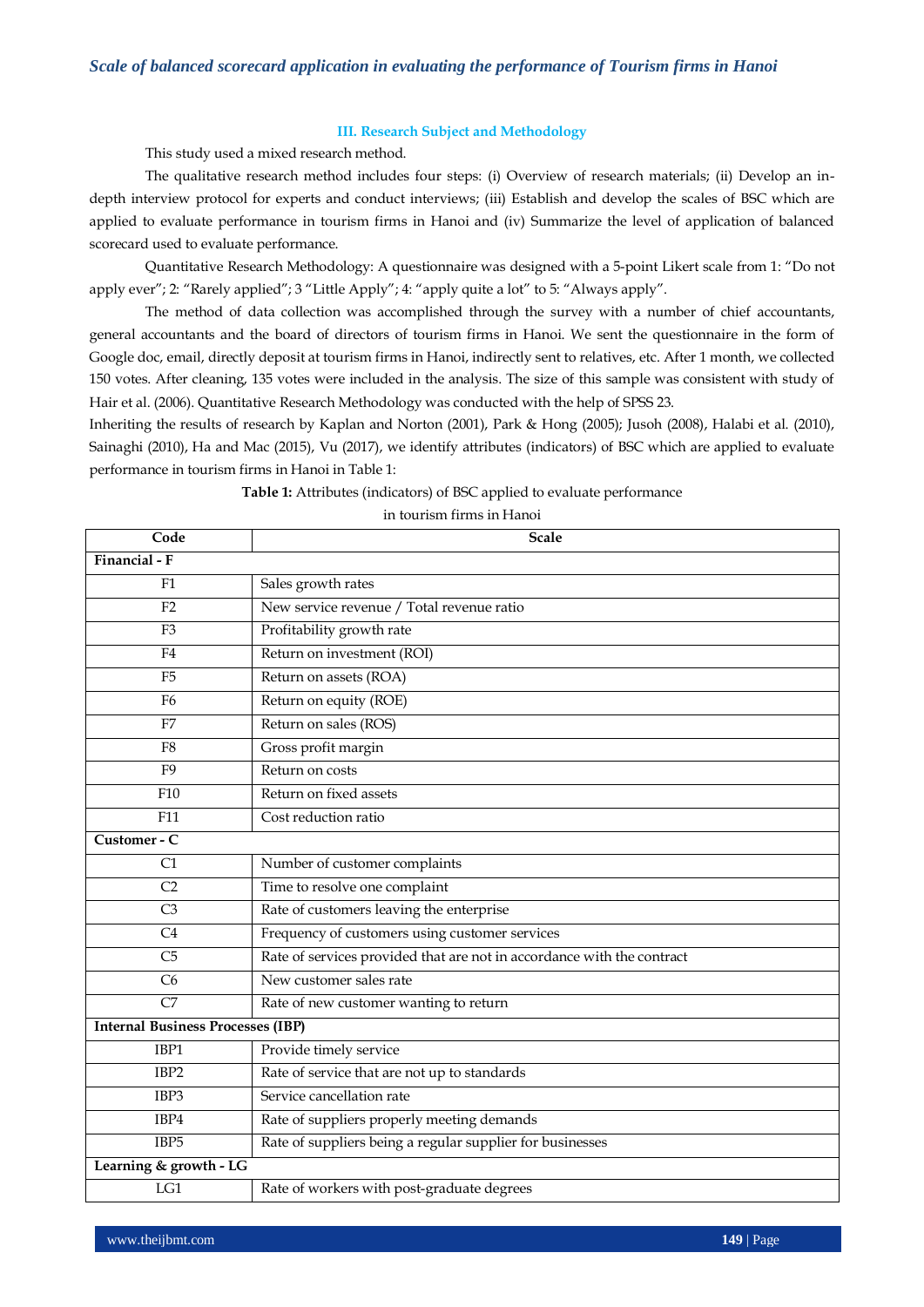| LG2  | Rate of workers with graduate degrees                   |
|------|---------------------------------------------------------|
| LG3  | Rate of workers with no degree                          |
| LG4  | Rate of workers with high professional skills           |
| LG5  | Rate of workers wanting to work a long time in business |
| LG6  | Rate of exchange working experience time                |
| LG7  | Training expense / Total cost ratio                     |
| LG8  | Research and development expense / Total expense        |
| LG9  | Equipment renovation factor                             |
| LG10 | New services / Total services ratio                     |

#### **IV. Research Results**

#### **IV.1. Descriptive Statistics**

|       |        | Frequency | Percent | Valid Percent | <b>Cumulative Percent</b> |
|-------|--------|-----------|---------|---------------|---------------------------|
| Valid | Male   | 59        | 43.7    | 43.7          | 43.7                      |
|       | Female | 76        | 56.3    | 56.3          | 100.0                     |
|       | Total  | 135       | 100.0   | 100.0         |                           |

#### **Table 2:** Respondents by Gender

|  |  |  | Table 3: Respondents by Job Description |
|--|--|--|-----------------------------------------|
|--|--|--|-----------------------------------------|

|       |                          |           |         | Valid   |                           |
|-------|--------------------------|-----------|---------|---------|---------------------------|
|       |                          | Frequency | Percent | Percent | <b>Cumulative Percent</b> |
| Valid | Board<br>οf<br>directors | 53        | 39.3    | 39.3    | 39.3                      |
|       | General<br>accountants   | 42        | 31.1    | 31.1    | 70.4                      |
|       | Chief<br>accountants     | 40        | 29.6    | 29.6    | 100.0                     |
|       | Total                    | 135       | 100.0   | 100.0   |                           |

Information of data collected is shown in Table 2 & Table 3. It shows that among the 135 respondents, about 43.7% were male while the remaining 76 (56.3%) were female. Among the respondents, Board of directors accounted for 39.3%, general accounting accounted for 31.1%, while the remaining 29.6% or 40 respondents were chief accountant.

Next, Table 4, Table 5, Table 6 & Table 7 present the current situation of applying the properties of BSC to evaluate the performance of tourism firms in Hanoi.

**Table 4:** Descriptive Analysis of Attributes of the extent to which BSC is applied to evaluate the performance of tourism firms: Financial aspects

|                    | $\mathbf N$ | Minimum        | Maximum | Mean | Std. Deviation |
|--------------------|-------------|----------------|---------|------|----------------|
| F <sub>1</sub>     | 135         | 3              | 5       | 4.13 | .731           |
| F2                 | 135         | 2              | 5       | 3.93 | .765           |
| F <sub>3</sub>     | 135         | 2              | 5       | 4.07 | .745           |
| F4                 | 135         | 2              | 5       | 3.96 | .845           |
| F5                 | 135         | 2              | 5       | 4.01 | .652           |
| F6                 | 135         | $\overline{2}$ | 5       | 4.11 | .631           |
| F7                 | 135         | 2              | 5       | 3.93 | .749           |
| F8                 | 135         | $\overline{2}$ | 5       | 3.96 | .762           |
| F <sub>9</sub>     | 135         | $\overline{2}$ | 5       | 4.01 | .658           |
| F10                | 135         | 2              | 5       | 4.08 | .744           |
| F11                | 135         | $\overline{2}$ | 5       | 4.06 | .699           |
| Valid N (listwise) | 135         |                |         | 4.02 |                |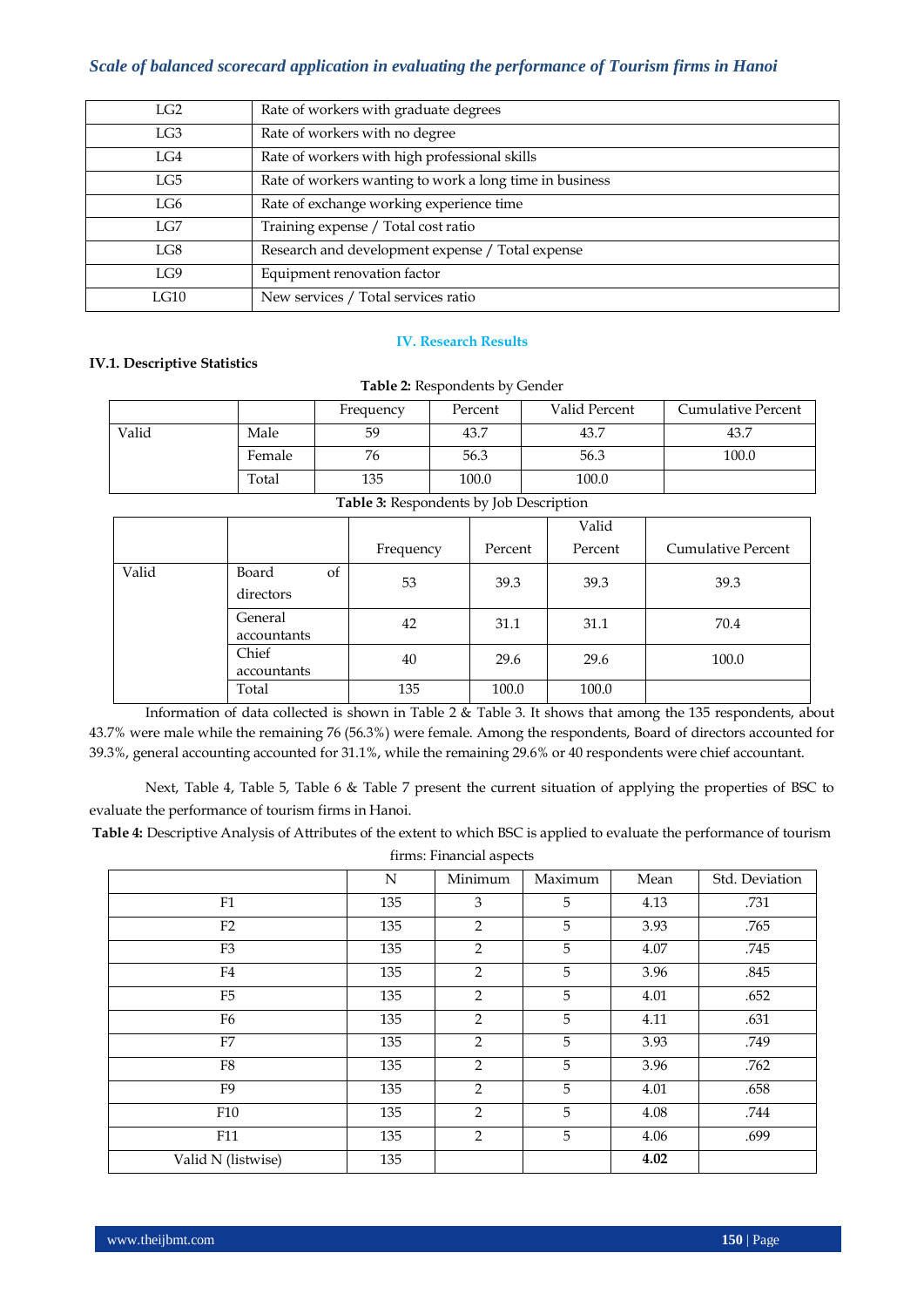Table 4 indicates that the respondents rate the applied BSC to evaluate the performance of tourism firms in Hanoi: Financial aspects, where eleven (11) attributes were quite high with an average of 4.02 compared with the highest of the Likert 5-point scale. All these eleven (11) attributes were rated at an average of 3.93 or higher.

**Table 5:** Descriptive Analysis of Attributes of the extent to which BSC is applied to evaluate the performance of tourism firms: Aspect customer

|                    | N   | Minimum        | Maximum | Mean | Std. Deviation |
|--------------------|-----|----------------|---------|------|----------------|
| C1                 | 135 | 2              | 5       | 4.20 | .621           |
| C2                 | 135 | ∍              | 5       | 4.02 | .717           |
| C <sub>3</sub>     | 135 | $\mathfrak{D}$ | 5       | 4.10 | .656           |
| C <sub>4</sub>     | 135 |                | 5       | 3.87 | 1.013          |
| C <sub>5</sub>     | 135 | 2              | 5       | 3.65 | .925           |
| C <sub>6</sub>     | 135 |                | 5       | 3.81 | .956           |
| C7                 | 135 |                | 5       | 3.53 | .961           |
| Valid N (listwise) | 135 |                |         | 3.88 |                |

Table 5 indicates that the respondents rate the applied BSC to evaluate the performance of tourism firms in Hanoi: Aspect customer, where seven (7) attributes were quite high with an average of 3.88 compared with the highest of the Likert 5-point scale. All these seven (7) attributes were rated at an average of 3.53 or higher.

**Table 6:** Descriptive Analysis of Attributes of the extent to which BSC is applied to evaluate the performance of tourism firms: Aspects of internal businessprocesses

|                    |     | Minimum | Maximum | Mean | Std. Deviation |
|--------------------|-----|---------|---------|------|----------------|
| IBP1               | 135 |         | 5       | 3.49 | .897           |
| IBP <sub>2</sub>   | 135 |         | 5       | 3.61 | 1.007          |
| IBP3               | 135 |         |         | 3.53 | .961           |
| IBP4               | 135 |         | 5       | 3.59 | .980           |
| IBP <sub>5</sub>   | 135 |         | 5       | 3.80 | .953           |
| Valid N (listwise) | 135 |         |         | 3.60 |                |

Table 6 indicates that the respondents rate the applied BSC to evaluate the performance of tourism firms in Hanoi: Aspects of internal business processes, where five (5) attributes were quite high with an average of 3.6 compared with the highest of the Likert 5-point scale. All these five (5) attributes were rated at an average of 3.49 or higher. **Table 7:** Descriptive Analysis of Attributes of the extent to which BSC is applied to evaluate the performance of tourism

|                    | N   | Minimum        | Maximum | Mean | Std. Deviation |
|--------------------|-----|----------------|---------|------|----------------|
| LG1                | 135 | 1              | 5       | 3.31 | .796           |
| LG2                | 135 | 1              | 5       | 3.57 | .787           |
| LG <sub>3</sub>    | 135 | 1              | 5       | 3.31 | .876           |
| LG4                | 135 | 1              | 5       | 3.42 | .815           |
| LG5                | 135 | 1              | 5       | 3.47 | .904           |
| LG6                | 135 | $\overline{2}$ | 5       | 3.51 | .771           |
| $_{\rm LG7}$       | 135 | 1              | 5       | 3.93 | .825           |
| LG8                | 135 | 2              | 5       | 3.64 | .860           |
| LG9                | 135 | $\overline{2}$ | 5       | 3.66 | .693           |
| LG10               | 135 | 2              | 5       | 3.98 | .652           |
| Valid N (listwise) | 135 |                |         | 3.58 |                |

firms: Learning and Growth aspects

Table 7 indicates that the respondents rate the applied BSC to evaluate the performance of tourism firms in Hanoi: Learning and Growth aspects, where ten (10) attributes were quite high with an average of 3.58 compared with the highest of the Likert 5-point scale. All these ten (10) attributes were rated at an average of 3.31 or higher. **IV.2. Cronbach's Alpha**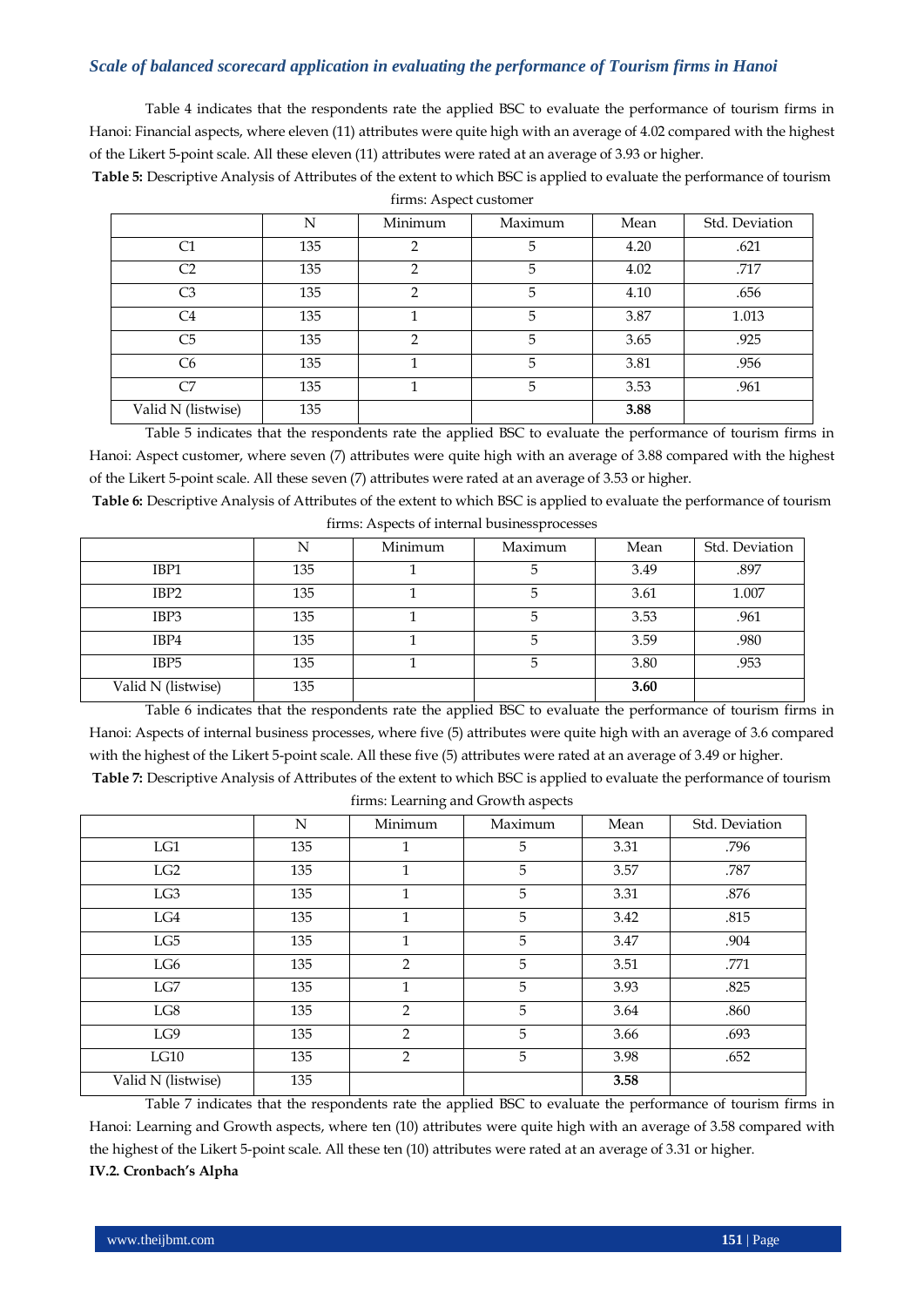The extent to which BSC is applied to evaluate the performance of tourism firms in Hanoihas been measured by the Cronbach's Alpha. Results of testing Cronbach's alpha of attributes are presented in Table 8 as follows. **Table 8:** Results of Cronbach's Alpha Testing of Attributes

|                              | Scale Mean if Item | Scale Variance if Item                                                                                        | Corrected Item-Total | Cronbach's Alpha if |
|------------------------------|--------------------|---------------------------------------------------------------------------------------------------------------|----------------------|---------------------|
|                              | Deleted            | Deleted                                                                                                       | Correlation          | Item Deleted        |
|                              |                    |                                                                                                               |                      |                     |
|                              |                    | The extent to which BSC is applied to evaluate the performance of tourism firms: Financial aspects            |                      |                     |
| Cronbach's Alpha: .714<br>F1 | 40.111             | 14.323                                                                                                        | .343                 | .700                |
| F <sub>2</sub>               | 40.311             | 15.186                                                                                                        | .372                 | .703                |
| F3                           | 40.178             | 15.207                                                                                                        | .376                 | .703                |
| F <sub>4</sub>               | 40.289             | 14.222                                                                                                        | .398                 | .712                |
| F <sub>5</sub>               | 40.237             | 13.570                                                                                                        | .459                 | .669                |
| F <sub>6</sub>               |                    |                                                                                                               | .517                 | .661                |
|                              | 40.133             | 13.415                                                                                                        |                      |                     |
| F7                           | 40.319             | 13.219                                                                                                        | .444                 | .668                |
| ${\rm F}8$                   | 40.289             | 13.431                                                                                                        | .392                 | .677                |
| F <sub>9</sub>               | 40.230             | 13.298                                                                                                        | .515                 | .660                |
| F10                          | 40.163             | 12.854                                                                                                        | .524                 | .655                |
| F11                          | 40.185             | 12.913                                                                                                        | .557                 | .652                |
|                              |                    | The extent to which BSC is applied to evaluate the performance of tourism firms: Aspect customer              |                      |                     |
| Cronbach's Alpha: .865       |                    |                                                                                                               |                      |                     |
| C1                           | 22.98              | 15.992                                                                                                        | .453                 | .850                |
| C <sub>2</sub>               | 23.16              | 16.177                                                                                                        | .335                 | .864                |
| C <sub>3</sub>               | 23.08              | 15.449                                                                                                        | .532                 | .841                |
| C <sub>4</sub>               | 23.31              | 12.708                                                                                                        | .677                 | .820                |
| C <sub>5</sub>               | 23.53              | 12.863                                                                                                        | .739                 | .809                |
| C6                           | 23.36              | 12.412                                                                                                        | .787                 | .800                |
| C7                           | 23.65              | 12.572                                                                                                        | .753                 | .806                |
|                              |                    | The extent to which BSC is applied to evaluate the performance of tourism firms: Aspects of internal business |                      |                     |
| processes                    |                    |                                                                                                               |                      |                     |
| Cronbach's Alpha: .911       |                    |                                                                                                               |                      |                     |
| IBP1                         | 14.53              | 11.982                                                                                                        | .670                 | .910                |
| IBP2                         | 14.41              | 10.318                                                                                                        | .868                 | .869                |
| IBP3                         | 14.50              | 10.834                                                                                                        | .821                 | .880                |
| IBP4                         | 14.43              | 10.784                                                                                                        | .809                 | .882                |
| IBP5                         | 14.22              | 11.532                                                                                                        | .697                 | .905                |
|                              |                    | The extent to which BSC is applied to evaluate the performance of tourism firms: Learning and Growth aspects  |                      |                     |
| Cronbach's Alpha: .751       |                    |                                                                                                               |                      |                     |
| LG1                          | 32.48              | 13.849                                                                                                        | .531                 | .655                |
| LG2                          | 32.22              | 14.114                                                                                                        | .489                 | .662                |
| LG3                          | 32.48              | 13.087                                                                                                        | .595                 | .639                |
| LG4                          | 32.37              | 13.951                                                                                                        | .495                 | .660                |
| LG5                          |                    |                                                                                                               |                      |                     |
|                              | 32.33              | 13.087                                                                                                        | .569                 | .643                |
| LG6                          | 32.28              | 15.786                                                                                                        | .304                 | .710                |
| $_{\rm LG7}$                 | 31.87              | 15.534                                                                                                        | .317                 | .709                |
| LG8                          | 32.16              | 14.894                                                                                                        | .301                 | .696                |
| LG9                          | 32.13              | 15.266                                                                                                        | .348                 | .687                |

The results also show that attributes of the dependent variables had a Cronbach's Alpha coefficient greater than 0.6; the correlation coefficient of all attributes was greater than 0.3, so all the attributes of the dependent variables were statistically significant (Hair et al., 2009; Hoang & Chu, 2008).

**IV.3. Independent T – test**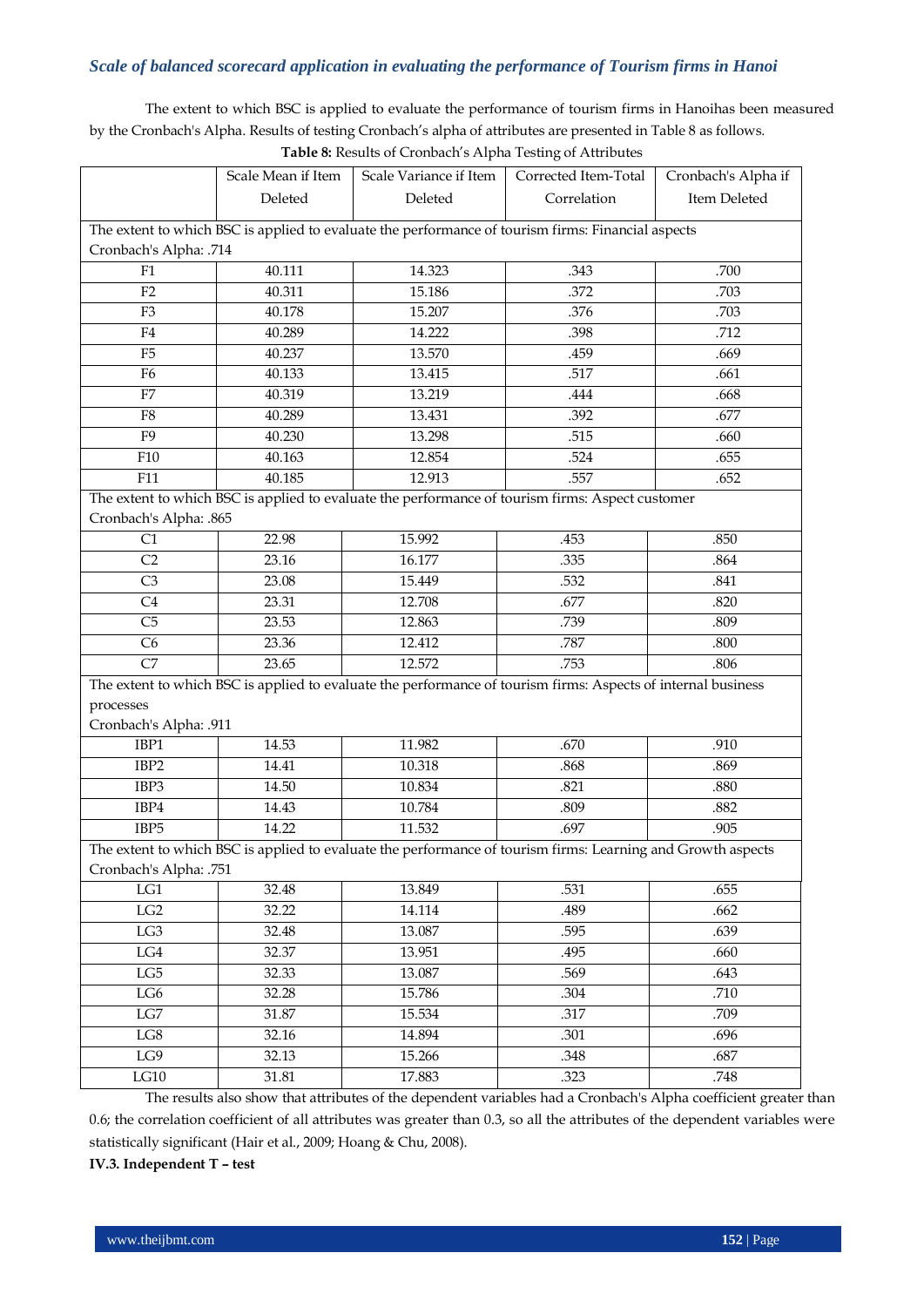Comparing the results of the evaluation of the extent to which BSC is applied to evaluate the performance of tourism firms in Hanoi between men and women is shown in Table 9:

## **Table 9: Differences of the extent to which BSC is applied to evaluate the performance of tourism firms in Hanoi between men and women - Independent Test**

|            | Levene's Test<br>T-test for Equality of Means |                 |      |              |         |          |            |            |                 |        |
|------------|-----------------------------------------------|-----------------|------|--------------|---------|----------|------------|------------|-----------------|--------|
|            |                                               | for Equality of |      |              |         |          |            |            |                 |        |
|            |                                               | Variances       |      |              |         |          |            |            |                 |        |
|            |                                               |                 |      |              |         |          |            |            | 95% Confidence  |        |
|            |                                               |                 |      |              |         | Sig. (2- | Mean       | Std. Error | Interval of the |        |
|            |                                               | $\mathbf{F}$    | Sig. | t            | df      | tailed)  | Difference | Difference | Difference      |        |
|            |                                               |                 |      |              |         |          |            |            | Lower           | Upper  |
| Financial  | Equal                                         |                 |      |              |         |          |            |            |                 |        |
| aspects    | variances                                     | .891            | .347 | .663         | 133     | .508     | .04221     | .06362     | .16806          | .28364 |
|            | assumed                                       |                 |      |              |         |          |            |            |                 |        |
|            | Equal                                         |                 |      |              |         |          |            |            |                 |        |
|            | variances                                     |                 |      | .656         | 119.014 | .513     | .04221     | .06434     | .16962          | .28520 |
|            | not assumed                                   |                 |      |              |         |          |            |            |                 |        |
| Aspect     | Equal                                         |                 |      |              |         |          |            |            |                 |        |
| customer   | variances                                     | .425            | .516 | .380         | 133     | .704     | .04081     | .10732     | .25308          | .37146 |
|            | assumed                                       |                 |      |              |         |          |            |            |                 |        |
|            | Equal                                         |                 |      |              |         |          |            |            |                 |        |
|            | variances                                     |                 |      | .383         | 127.973 | .702     | .04081     | .10654     | .25161          | .36999 |
|            | not assumed                                   |                 |      |              |         |          |            |            |                 |        |
| Aspects of | Equal                                         |                 |      |              |         |          |            |            |                 |        |
| internal   | variances                                     | 4.620           | .033 | .049         | 133     | .961     | .00508     | .10335     | .19934          | .30951 |
| business   | assumed                                       |                 |      |              |         |          |            |            |                 |        |
| processes  | Equal                                         |                 |      |              |         |          |            |            |                 |        |
|            | variances                                     |                 |      | .048         | 108.453 | .962     | .00508     | .10639     | .20579          | .31596 |
|            | not assumed                                   |                 |      |              |         |          |            |            |                 |        |
| Learning   | Equal                                         |                 |      | 1.95         |         |          |            |            |                 |        |
| and        | variances                                     | 1.201           | .275 | 3            | 133     | .053     | .14079     | .07210     | .28340          | .30182 |
| Growth     | assumed                                       |                 |      |              |         |          |            |            |                 |        |
| aspects    | Equal                                         |                 |      | 1.93         |         |          |            |            |                 |        |
|            | variances                                     |                 |      | $\mathbf{1}$ | 119.176 | .056     | .14079     | .07289     | .28512          | .30354 |
|            | not assumed                                   |                 |      |              |         |          |            |            |                 |        |

According to the results of Table 9,

(i). *Financial aspects*

Sig Levene's Test = 0.347 more than 0.05; the variance between the two female and male is not different. Moreover, Sig value T-Test = 0.508> 0.05, Which mean there is statistically no significant difference in the level of the extent to which BSC is applied to evaluate the performance of tourism firms in Hanoi competence evaluation by workers who have different genders (Hair et al., 2009; Hoang and Chu, 2008).

(ii). *Aspect customer*

Sig Levene's Test = 0.516 more than 0.05; the variance between the two female and male is not different. Moreover, Sig value T-Test = 0.704> 0.05, Which mean there is statistically no significant difference in the level of the extent to which BSC is applied to evaluate the performance of tourism firms in Hanoi competence evaluation by workers who have different genders (Hair et al., 2009; Hoang and Chu, 2008).

(iii). *Aspects of internal business processes*

Sig Levene's Test = 0.033 less than 0.05; the variance between the two female and male is different. Moreover, Sig value T-Test = 0.962> 0.05, Which mean there is statistically no significant difference in the level of the extent to which BSC is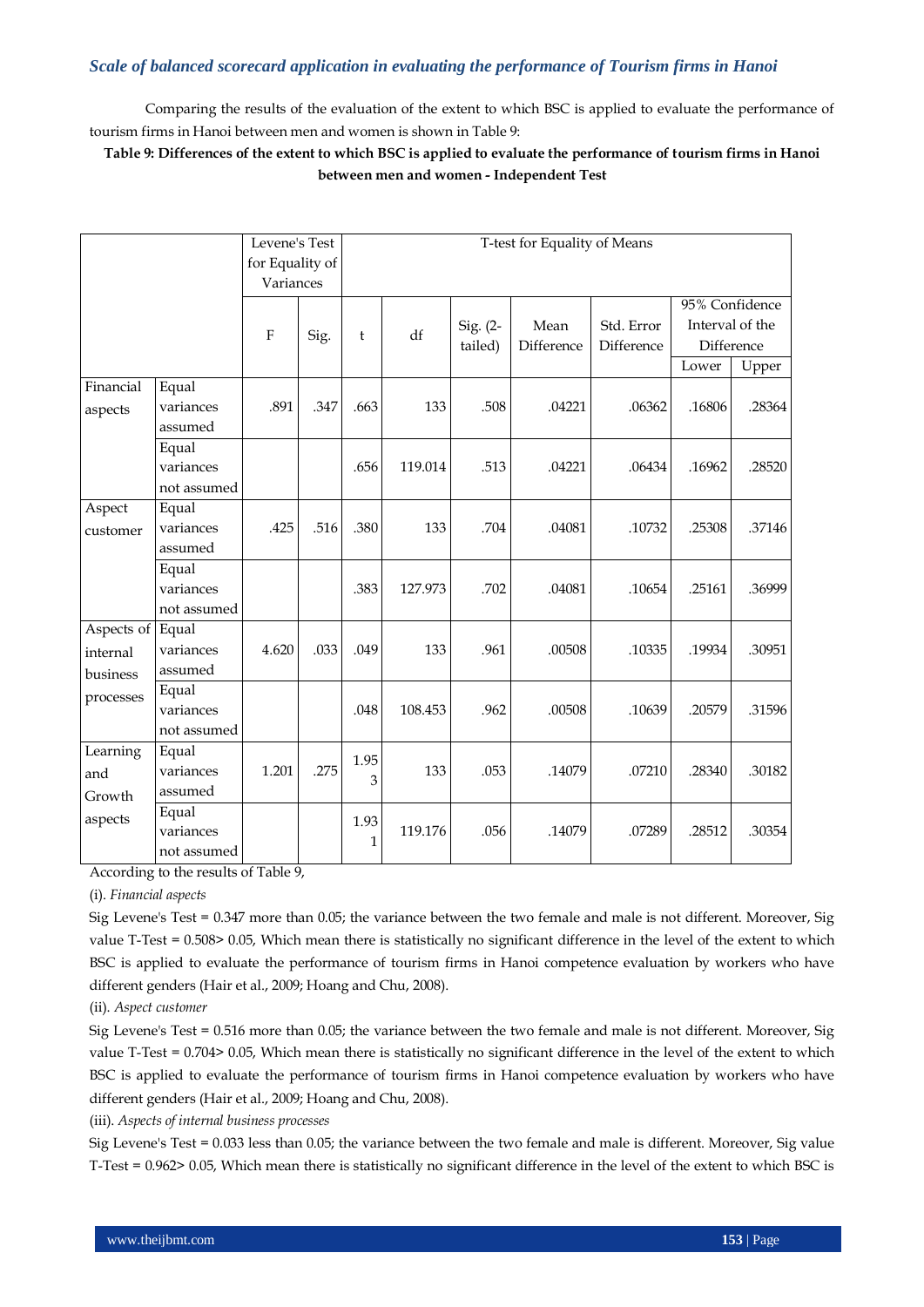applied to evaluate the performance of tourism firms in Hanoi competence evaluation by workers who have different genders (Hair et al., 2009; Hoang and Chu, 2008).

#### (iv). *Learning and Growth aspects*

Sig Levene's Test = 0.275 more than 0.05; the variance between the two female and male is not different. Moreover, Sig value T-Test = 0.053> 0.05, Which mean there is statistically no significant difference in the level of the extent to which BSC is applied to evaluate the performance of tourism firms in Hanoi competence evaluation by workers who have different genders (Hair et al., 2009; Hoang and Chu, 2008).

#### **V. Discussion and administrative implications**

## **V.1. Discussion and administration implications on the extent to which BSC is applied to evaluate performance of tourism firms in terms of finance**

The total revenue from tourists increased from VND 61,778 billion in 2016 to VND 77,480 billion in 2018. The average growth rate of total revenue from tourists in three years (2016-2018) reached 12.1% (Minh Anh, 2019). Besides, the total products and services, including tourism in Hanoi, has continuously increased over the years.

International tourism fair in Hanoi achieved record revenue: Vietnam International Tourism Fair was held in March 2019 at Cultural palace of Vietnamese – Soviet friendship (Hanoi). The total revenue in the first three days of the 18 participating businesses was estimated at 322.3 billion VND, while the revenue was only 245 billion VND in 2018 (Kieu Duong, 2019).

Financial capacity is expressed at the level and rate of contribution to the total product in the area of Hanoi city, the development index compared to other economic sectors in the same area; Total revenue, profit, and investment income (Nguyen, 2017).

Tourism firms in Hanoi area are a bright spot with strong rebound in the socio-economic context of the Capital. Total revenue from tourists continuously increases over the years, tourism firms in Hanoi area contribute significantly directly to the city's GDP, creating jobs for workers.

However, tourism firms have not focused on the maintenance of BSC in their businesses in terms of finance. Therefore, tourism firms should also pay attention to the maintenance of BSC in their businesses with respect to financial aspects, specifically as follows:

Always strive to achieve growth performance indicators;

Take measures to prevent financial risks and exchange rate risk which happen to international tourists and international cooperation.

Take measures to recover liabilities on time from major customers who are under contracts.

Take cost-saving measures, control costs strictly and clearly through internal spending regulations or business regulations.

**V.2. Discussion and administration implications on the extent to which BSC is applied to evaluate performance of tourism firms in terms of customer**

In the 2016-2018 period, the number of tourists coming to Hanoi reached an average growth rate of 10.2%/year. In particular, the growth rate of international tourists coming to Hanoi reached 22.5%/year. Contribution of the tourism industry to the GRDP of city can be considered as a significant initial result for the orientation of developing tourism into the key economic sector that Hanoi city has laid out and directed throughout recent years.

Today, the mindset of "customers is king" still exists in most tourism firms with different levels; customers are one of the criteria for tourism firms to build corporate culture.

Attracting and retaining customers is one of the important goals of tourism firms in Hanoi. Tourism firms have many methods to achieve those goals such as promotions, sending email to customers, etc. to prove to customers that they are valuable to tourism firms.

Customer service of tourism firms in Hanoi nowadays is also paid strong attention to. Service packages that are aimed at creating customer satisfaction, meeting customers' elusive needs, and building a customer service within the company, would surely help businesses have an advantage over competitors in providing customer service.

Tourism firms in Hanoi have gradually classified international customers into different groups of customers such as Japanese groups, Korean groups, Russian groups, European groups, etc. As international customers come from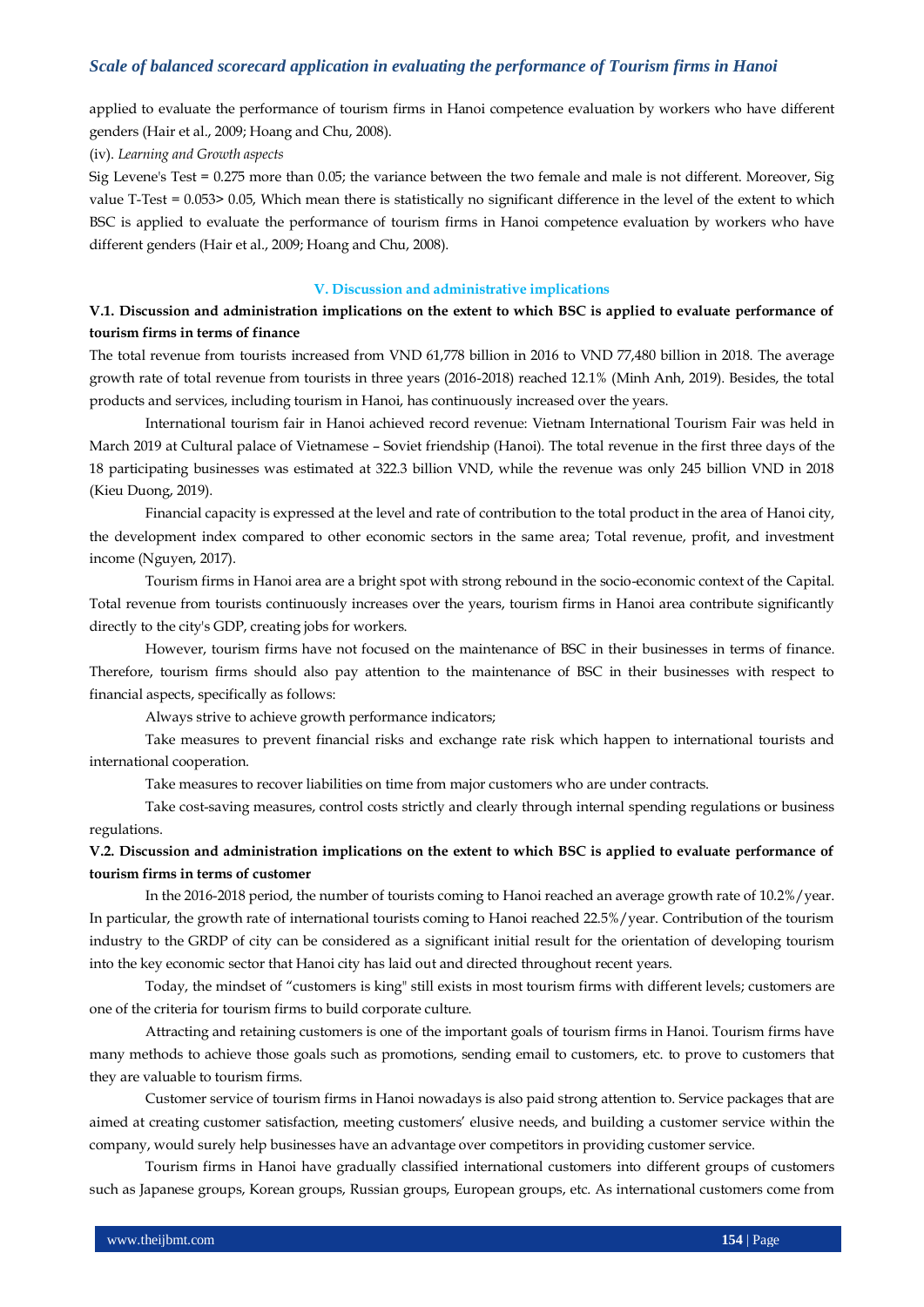many different regions that have various distinct cultural features. This classification helps tourism firms have appropriate service processes, creating a sense of closeness and comfort for customers.

Tourism firms have not focused on maintaining BSC in their businesses with respect to customers categories. Therefore, tourism firms should also pay attention to the maintenance of BSC in their businesses in terms of customers, specifically as follows:

Always identify customers as the one who support the entire enterprise.

Always increase the quality of customer service and increase market share.

Always check and review the support, turnover rate of customer, customer care.

Develop relationships with customers to maintain customer loyalty and develop new market segments.

Develop new services to meet the needs of potential customers.

Always be creative and provide customers with the best products and services at competitive prices to increase the market share of the business and increase profits.

## **V.3. Discussion and administration implications on the extent to which BSC is applied to evaluate performance of tourism firms in terms of internal processes**

As of June 2019, Hanoi had 3,499 accommodation facilities with 60,812 rooms. Among them, 561 have been ranked as operating with 22,733 rooms (67 hotels rated from 3 to 5 stars with 10,004 rooms, 07 high-class tourist apartments from 4 to 5 stars with 1,349 rooms). The system of tourist accommodation facilities in the Capital with the presence of leading management brands in the world, basically has met the needs of customers; been capable of successfully running many domestic and international events. In fact, international tourists are staying at 2,402 hotels and motels; 10,859 houses for foreigners (houses, apartments); 2,019 non-business houses (relatives of house-owner come and stay during their trip in Hanoi) (Minh Anh, 2019).

Tourism firms in Hanoi in tourism business sector provide products and services to meet the needs of particularly demanding customers - those who have large budget and special high requirements.

The scale of internal process aspects is related to internal communication in tourism firms. However, the internal communication of tourism firms in Hanoi still has many gaps; the widespread dissemination of knowledge about BSC in enterprises has not been conducted regularly; tourism firms have not tracked and evaluated the application of BSC in evaluating performance. Therefore, tourism firms need to widely disseminate knowledge about BSC within enterprises, not only to managers but also to employees. The successful dissemination of built-up BSC to the departments will create a very meaningful awareness for each person. It makes both the board of directors and all employees understand what they are doing and commit to compliance. On the other hand, tourism firms also need to pay attention to the maintenance of BSC in their businesses in terms of internal processes, specifically as follows:

Keep track and regularly review the organization and operation of each department, encourage contributions, comments to further improve the working process of each department;

Apply scientific advances as well as new management methods, deploying and applying BSC in enterprises to create competitive advantages of the company, promote the ability to mobilize and develop facilities.

## **V.4. Discussion and administration implications on the extent to which BSC is applied to evaluate performance of tourism firms in terms of learning and growing**

In addition to the customer care programs, the tourism firms in Hanoi have implemented and completed the training and development programs for employees with in-depth customer care skills in the field of tourism such as foreign language skills (English, Japanese, Korean, Russian, etc.), service skills, listening skills, cultural skills (customs, cross-culture communication, etc.) to better meet the demands of tourists.

Learning and growing are the two contents of human resource management in businesses. One of the most important issues that human resources professionals in tourism firms in Hanoi focus on is planning and implementing strategies for developing human resources, attracting talents for businesses and retain workers.

Tourism firms in Hanoi always focus on improving the quality of human resources; the oriented standards and human resources in tourism firms include: Professionalism, standards of attitude and behaviors towards tourists, work and for people around them, know how to behave flexibly with professional manner and appearance; have high professional skills, really proficient at work, have good communication and problem solving skills; is equipped with the knowledge and understanding of culture, society, history, psychology, language, etc.